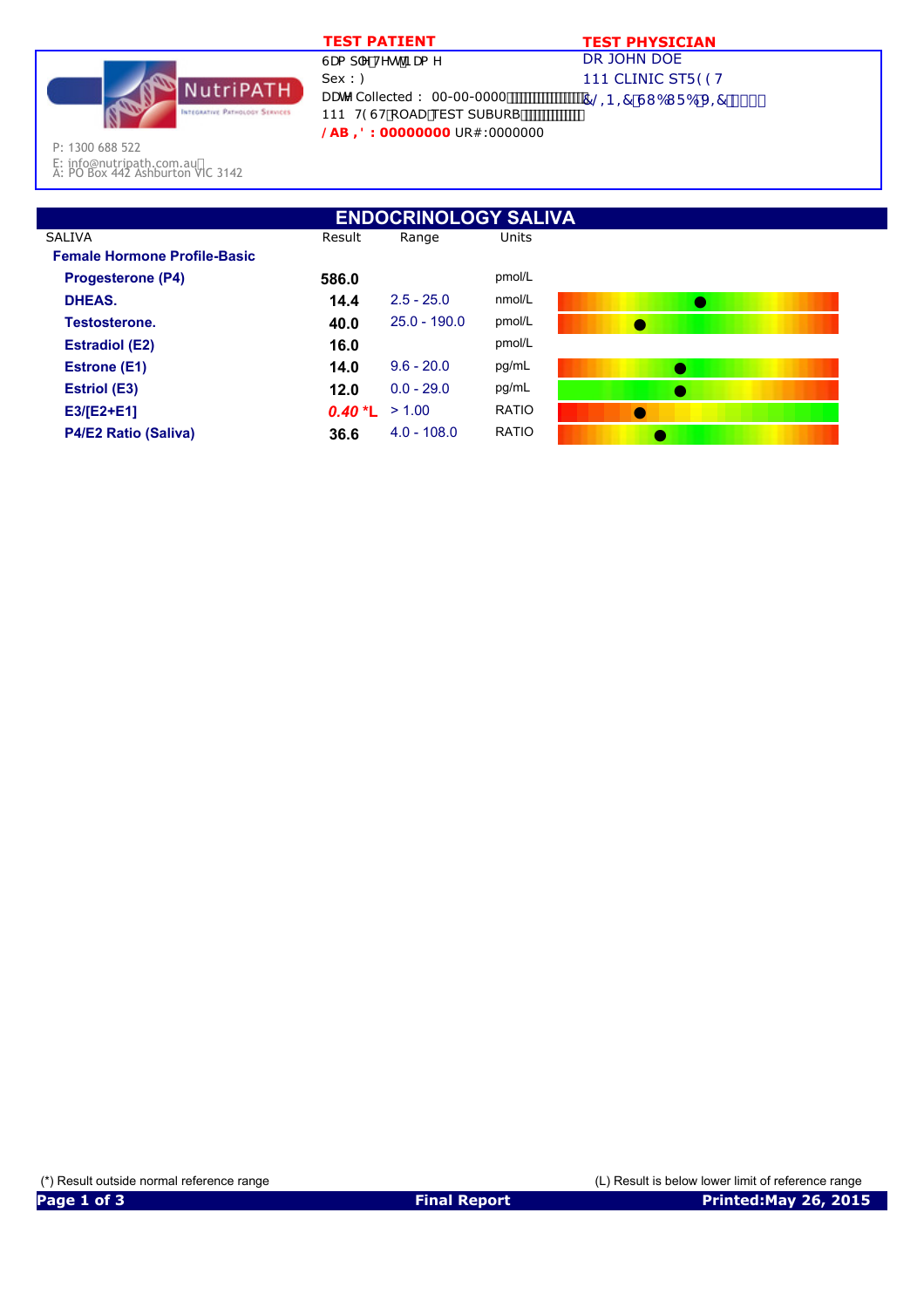

DR JOHN DOE 111 CLINIC STF 99H  $7@ - B = 7 G1 61 F6 J = 7$  \$\$\$ GUa d'Y HYghBUa Y  $Sex:$ : DUHY Collected : 00-00-0000 111 H9GH ROAD TEST SUBURB **/AB ,': 00000000** UR#:0000000  **TEST PATIENT TEST PHYSICIAN**

P: 1300 688 522

E: info@nutripath.com.au A: PO Box 442 Ashburton VIC 3142

## **Saliva Hormone Comments**

 **SALIVARY HORMONE REFERENCE RANGES: (NOT ON HRT - BASELINE)**

|                                                                                                                                                               | E <sub>2</sub>                            | E1                                                   | E3                                              | Progesterone               | <b>DHEAS</b>                            |
|---------------------------------------------------------------------------------------------------------------------------------------------------------------|-------------------------------------------|------------------------------------------------------|-------------------------------------------------|----------------------------|-----------------------------------------|
| <b>FEMALE</b><br>l Follicular<br>  Mid-Cycle<br>  Luteal<br>I Post Men.<br>  Premenopausal, no oral contraceptives<br>Premenopausal, with oral contraceptives | $\leq 18$<br>$11 - 29$<br>$\leq 18$<br>≺6 | $9.6 - 20$<br>$9.6 - 20$<br>$9.6 - 20$<br>$9.6 - 20$ | $15 - 29$<br>$15 - 29$<br>$15 - 29$<br>$1 - 41$ | < 318<br>318-1590<br>$159$ | $\leq 6.5$<br>$2.5 - 25.0$<br>∣ 2.0-8.0 |
| <b>MALE</b>                                                                                                                                                   | - 6                                       | $9.6 - 20$                                           | $16 - 25$                                       | < 159                      | $5.0 - 30.0$                            |

 **TARGET REFERENCE RANGES: (ON HRT - 24hr post last dose)**

|           | E2              | E1                       | E3     | Progesterone           | Testosterone<br>Age Dpndt         |  |
|-----------|-----------------|--------------------------|--------|------------------------|-----------------------------------|--|
| l Oral    | 7–73 I –        |                          | 69-139 | 318-1590               |                                   |  |
| Patch     | $4 - 18$        | $\overline{\phantom{a}}$ | -      |                        |                                   |  |
| Cream/Gel | $137 - 184$ $-$ |                          |        | 1040-1734   3180-31797 | $ F: 277-867$<br>$IM: 347 - 1734$ |  |

**SALIVA ESTRONE (E1) is produced primarily from androstenedione originating from the gonads or the adrenal cortex. In premenopausal women, more than 50% of the E1 is secreted by the ovaries. In prepubertal children, men and non-supplemented postmenopausal women, the major portion of E1 is derived from peripheral tissue conversion of androstenedione. Interconversion of E1 and E2 also occurs in peripheral tissue. Bioassay data indicate that the estrogenic action is much less than E2. E1 is a primary estrogenic component of several pharmaceutical preparations, including those containing conjugated and esterified estrogens. In premenopausal women E1 levels generally parallel those of E2. After menopause E1 levels increase, possibly due to increased conversion of androstenedione to E1.**

**SALIVA E1 is within range.**

**SALIVA E2 levels for a non-menopausal female should be assessed relative to the day of cycle that the specimen was collected.**

**SALIVA E2 level is adequate and within range.**

**The Estrogen Quotient is low and suggestive of an abnormal estrogen metabolism. Suggest checking morning void urine for E1 metabolites 16OH, 4OH and 2OH metabolites and their ratios. Also check serum TSH and LFT. Use of Indole-3-Carbinol/DIM has been shown to improve estrogen metabolism to correct ratios.**

**SALIVA The Progesterone level is within range and suggestive of luteal phase. Aim for a ratio of E2:Prog of 1:200 (200 parts Progesterone to 1 part Estradiol) during this phase of cycle.**

**LOW DHEAS LEVEL: Saliva DHEAs level is below the mean range and suggestive of the need for**  (\*) Result outside normal reference range (L) Result is below lower limit of reference range **Page 2 of 3 Final Report Printed:May 26, 2015**